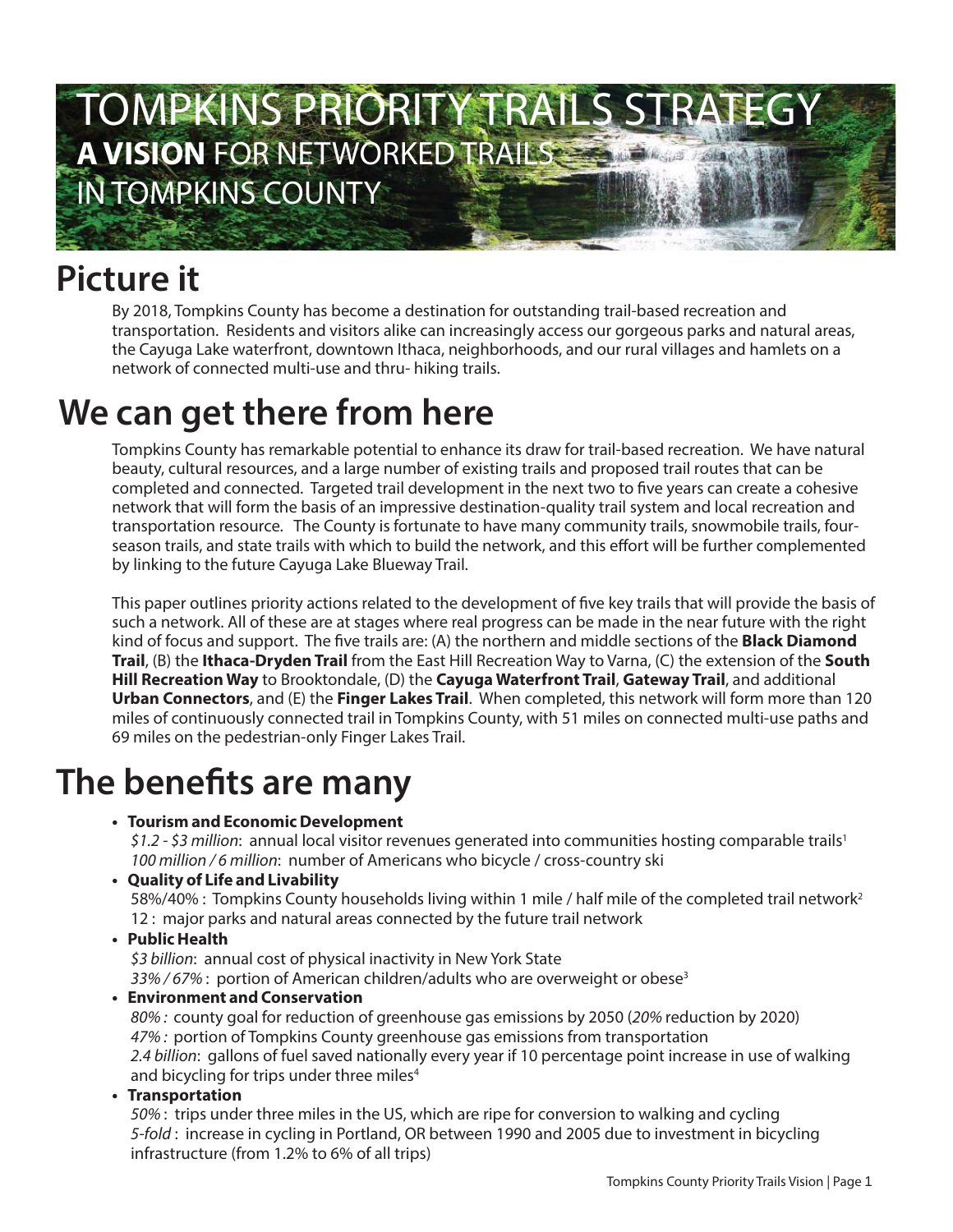### **CONTENTS**

| Maps                                            |
|-------------------------------------------------|
|                                                 |
|                                                 |
|                                                 |
| <b>Detailed Status of Priority Trails</b>       |
|                                                 |
|                                                 |
| C: Extension of South Hill Recreation Way 8     |
| D: Cayuga Waterfront Trail and Urban Connectors |
|                                                 |
|                                                 |
|                                                 |
|                                                 |
|                                                 |

#### **Comparison Case: Pine Creek Rail Trail, PA Economic Benefits**

- 65 miles: length of connected trail
- 69% non-local trail users
- Majority reason for trail use: Recreation
- 138,227 annual users
- 57% of trail users stayed overnight
- 3.34 nights: average trail-associated stay
- \$3-\$5 million annual trail-associated spending on soft goods\* and lodging

*Source: Pine Creek Rail Trail 2006 User Survey and Economic Impact Analysis*

*\* soft goods are beverages, candy/snack foods, sandwiches, ice cream, restaurant meals, other (does not include hard goods such as bicycles and other equipment)*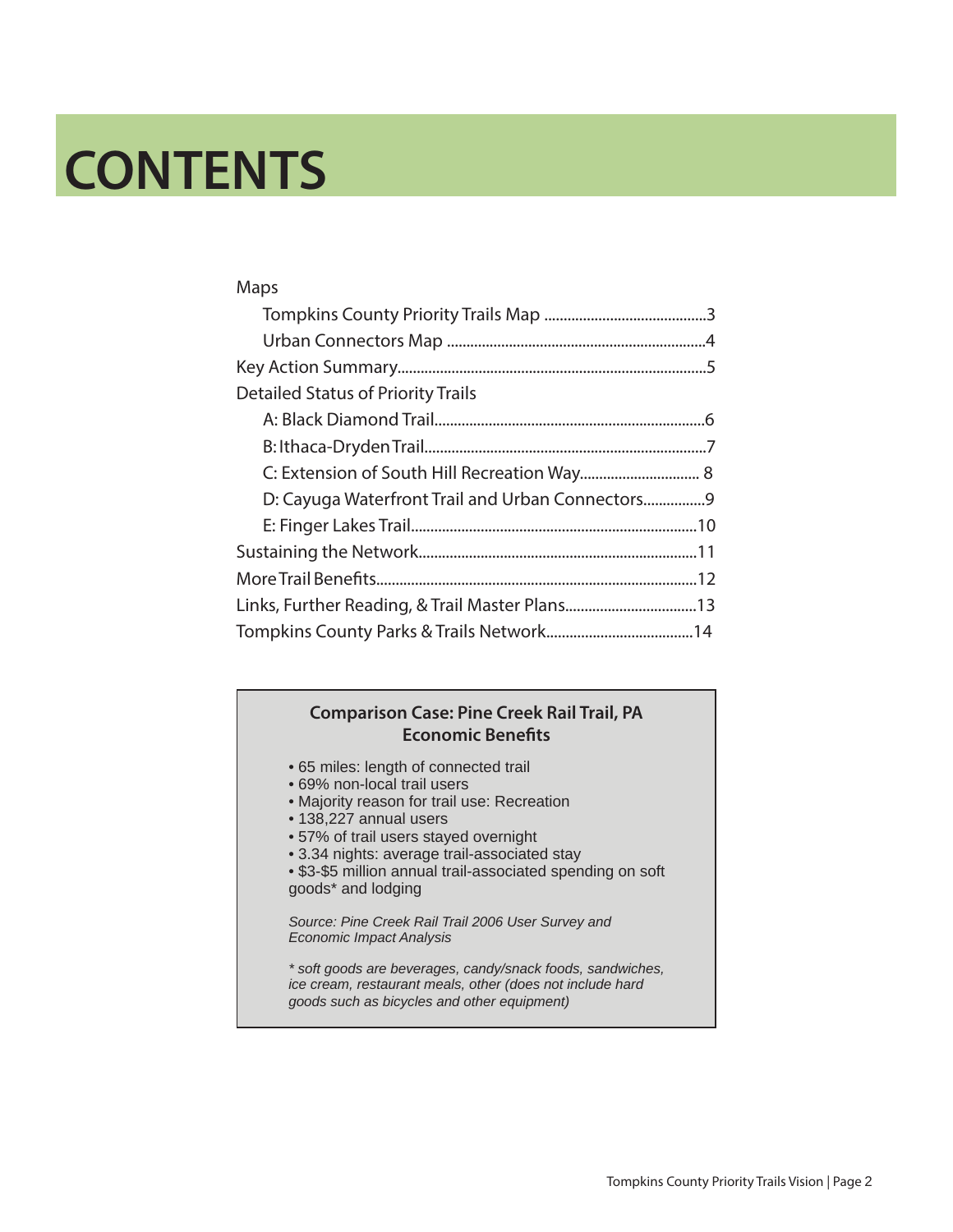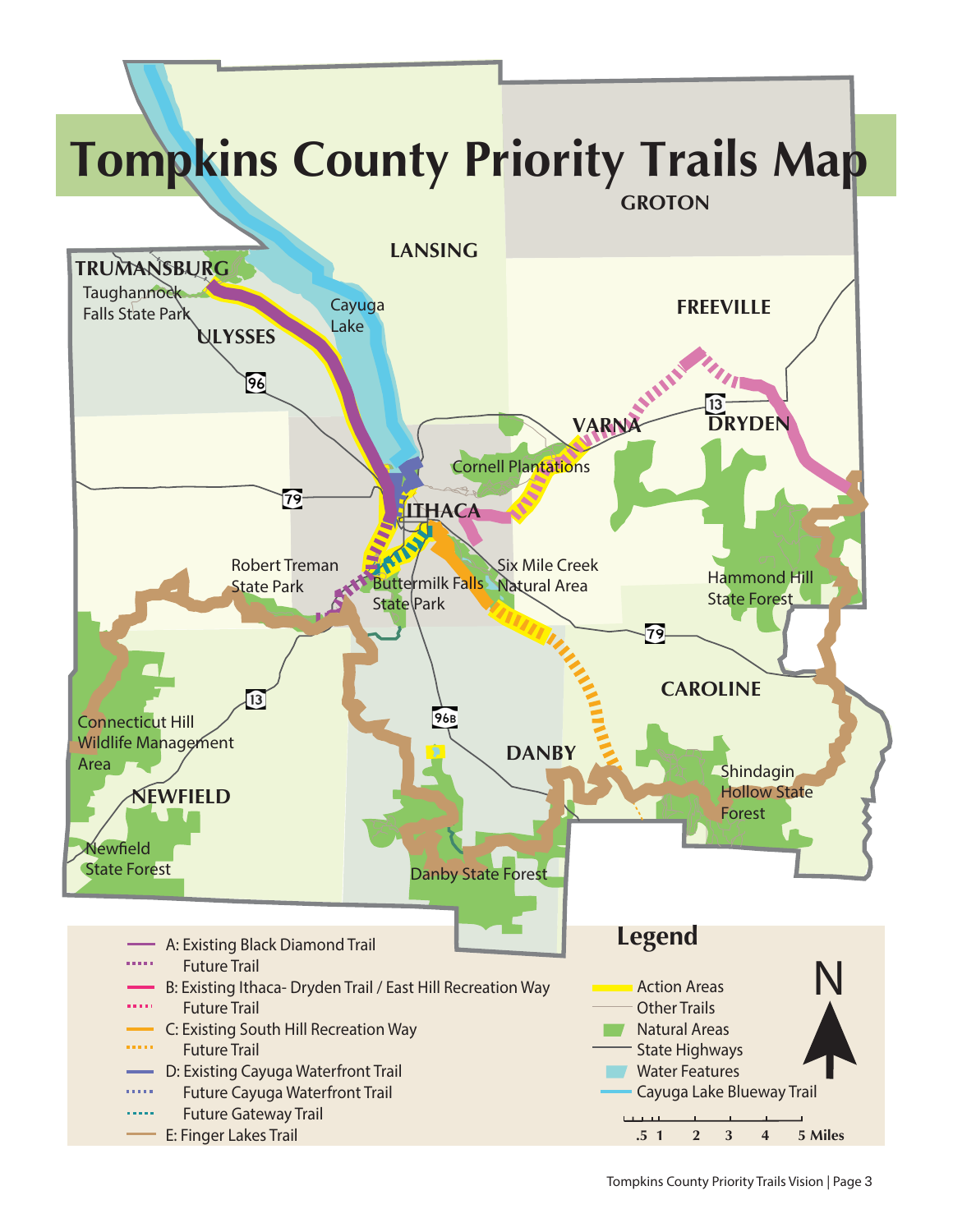

Tompkins County Priority Trails Vision | Page <sup>4</sup>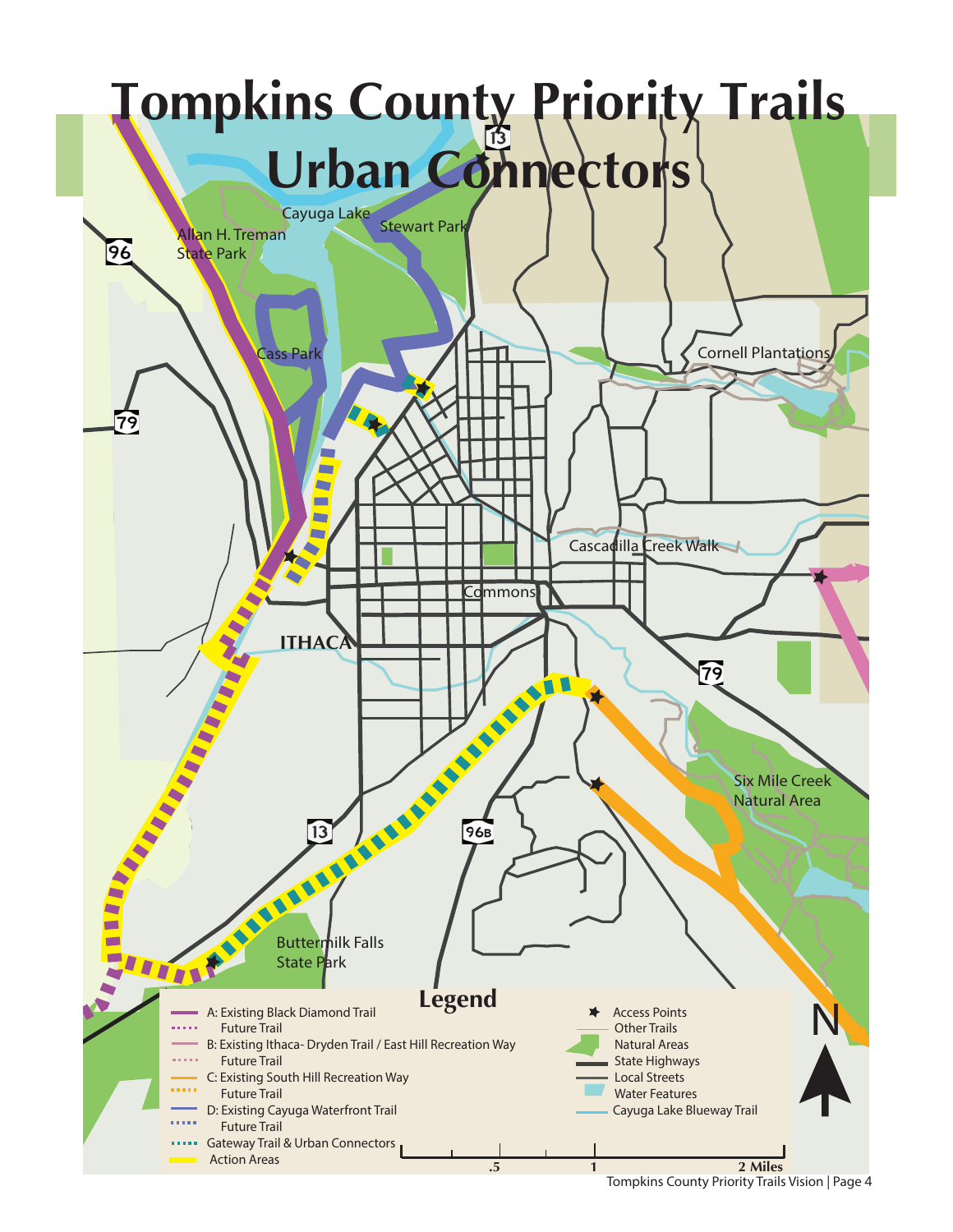### **KEY ACTION SUMMARY**

Much can be accomplished to create this **county-wide trails network** if all parties involved share a focus on a small number of key actions. Municipal, county and state officials; trails advocates and users groups; property owners; business groups; conservation groups; institutions of higher education and other stakeholders, together can make this vision a reality. Below are key actions that can be implemented in the next two to five years. More detailed descriptions and status summaries for each of the five major trails follow in this document.

#### *A: Black Diamond Trail (BDT)*

- A1. Support the ongoing activity and the collaborative work of the City of Ithaca, Towns of Ithaca and Ulysses, Village of Trumansburg and NYS Parks to open the northern section between Cass Park and Taughannock Falls State Park.
- A2. Support State Parks, working with the City and other partners, in identifying a funding strategy and project management plan to develop the portion of the trail from the end of the Floral Ave extension near Cass Park to Buttermilk Falls State Park.
- A3. Develop highly visible trailhead amenities, such as in Cass Park.

#### *B: Ithaca- Dryden Trail*

B1. Address concerns of the DEC Game Farm which is adjacent to the trail alignment in Varna.

#### *C: Extension of South Hill Recreation Way*

- C1. Communicate with and develop accommodations for a landowner adjacent to the eastern terminus of the existing recreation way who currently uses the proposed corridor as a driveway.
- C2. Address ownership and maintenance issues through discussions between the current trail planning committee and members of the Town of Ithaca's Public Works Committee.
- C3. Negotiate a Memorandum of Understanding for maintenance and management between Ithaca, Danby, Dryden and Caroline (and NYSEG as the owner if an easement is provided).

#### *D: Cayuga Waterfront Trail, Gateway Trail, and Urban Connectors*

- D1. CWT: Stay committed to the completion of the CWT through the final stage. Further fundraising for furnishings will also be solicited.
- D2. Gateway Trail: Support easement negotiations on Emerson property. Plan for and support crossing improvements at Stone Quarry Road. City and Town: Develop a Project Management Plan for the section between Emerson and Hudson Street.
- D3. Streets and Sidewalks: Identify and improve on-street bike and pedestrian networks within the urban area that provide clear connections to trails.
- D4. Creek Corridors: Develop corridor plans for Six Mile Creek, Cascadilla Creek, and Lower Fall Creek.

#### *E: Finger Lakes Trail (FLT)*

- E1. Secure permanent protection of the entire FLT within the Emerald Necklace, with the goal of maintaining a scenic corridor width of at least 300 feet.
- E2. Develop a FLT gateway in Tompkins County to enhance public access to the trail and offer interpretation of nearby natural and cultural resources.
- E3. Encourage municipalities along the trail to recognize the value of the trail as a recreational resource for our residents and develop or strengthen land-use planning tools that can be used to protect the Finger Lakes Trail and buffer it from nearby development.
- E4. Encourage associated connecting trails such as the Hammond Hill- Yellow Barn Connector.

#### *Sustaining the Network: Key Actions to sustain all priority trails*

- S1. Ensure appropriate funding for maintenance so that trails can remain safe and usable.
- S2. Develop/support volunteer Friends of the Trail groups.
- S3. Pursue accessibility improvements so that everyone can use the trails.
- S4. Install wayfinding and interpretive signs.
- S5. Market the trail network to residents and visitors.
- S6. Establish a formal County trail advisory board.
- S7. Encourage participating municipalities to officially recognize this trails strategy.
- S8. Develop links to nearby attractions and services.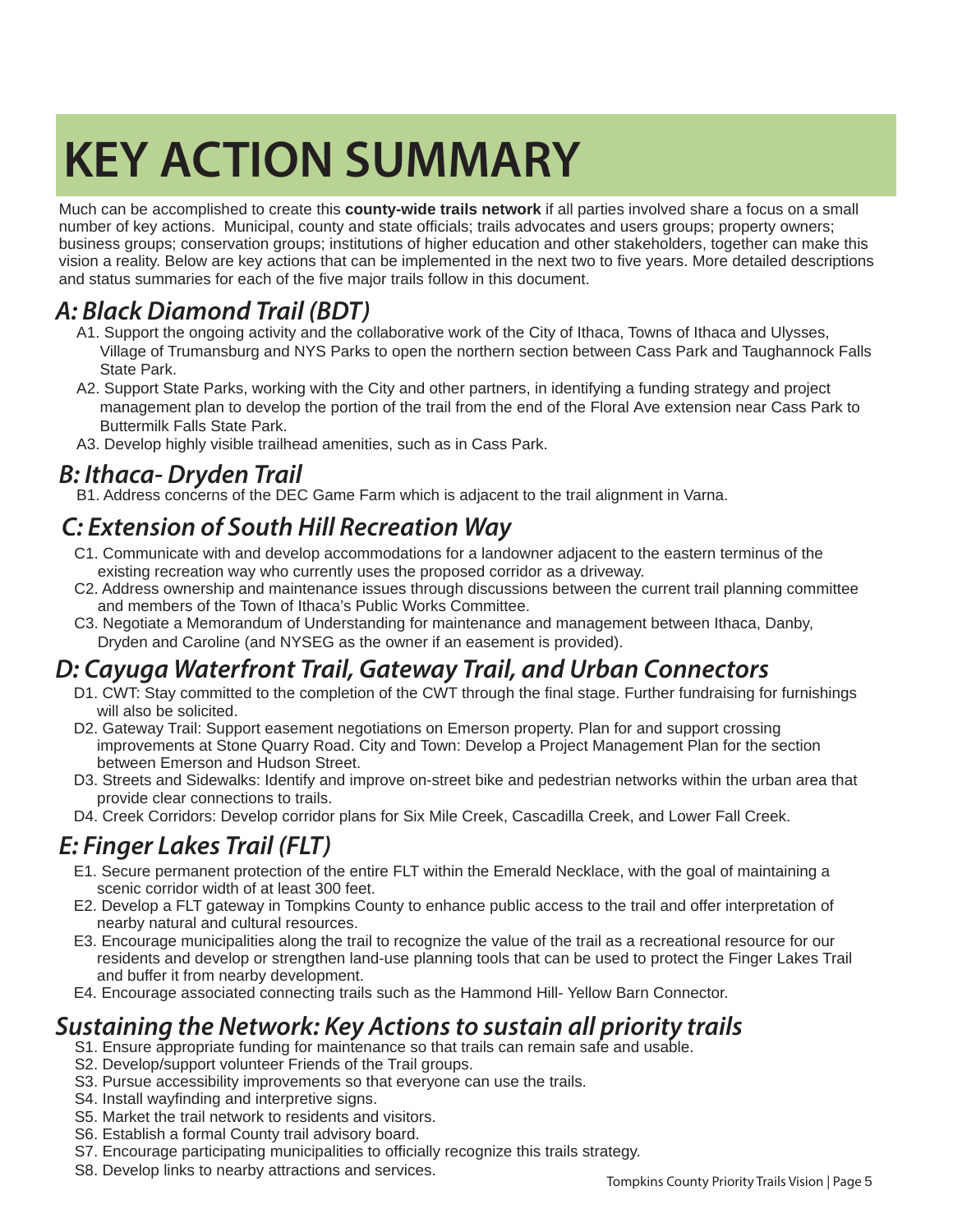## **A: Black Diamond Trail**

#### *Description*

The Black Diamond Trail (BDT) is a proposed multi-use trail network connecting Taughannock Falls State Park, Allan H. Treman State Marine Park (adjacent to Cass Park), Buttermilk Falls State Park and Robert H. Treman State Park. When built, it will provide over 15 miles of off-road, connected pathways for non-motorized users (i.e. bicyclists and pedestrians). It is helpful to view the development in three sections: Taughannock Falls State Park to Cass Park; Cass Park to Buttermilk Falls State Park; and Buttermilk Falls State Park to Robert H. Treman State Park. The northern portion of the trail, from the city of Ithaca to Taughanock Falls State Park, is on track to be completed in the near term. The section between Cass Park and Buttermilk Falls also has potential to be developed in the near term, and would provide a key connection between the BDT, Cayuga Waterfront Trail and the South Hill Recreation Way.

#### *Who Is Involved*

New York State Office of Parks, Recreation and Historic Preservation (NYSOPRHP) - Finger Lakes Region is responsible for the Black Diamond Trail. Other stakeholders include the City of Ithaca, the Towns of Ithaca and Ulysses, and other destinations and organizations along the route. A citizens group, Black Diamond Trail Enthusiasts Network (BDTEN) came together in February 2006 to advocate for completion of the project, particularly the northern section from Cass Park to Taughannock Falls State Park.

#### *Current Status/ Recent Action*

The land acquisition issues that have stalled progress on the section from Taughannock Falls State Park to Cass Park are resolved. State Parks now owns and has easement access to the corridor. Other recent actions:

- Culvert installations at road crossings on the northern section are complete.
- Construction of the Glenwood Creek Bridge and Willow Creek Bridge is complete, thanks in part to a large bequest from the Treman family.
- In 2013, NYSOPRHP received significant NY Works funds to complete construction of the northern section of the trail including culvert/drainage upgrades, surfacing, railings and signage. Construction is expected to begin in 2014.
- The City of Ithaca built a 2,000 foot trail section along Floral Avenue in 2013 that will become part of the BDT section between Cass Park and Buttermilk Falls State Park.
- In early 2013, the City of Ithaca applied for STEP funding to complete the segment from Floral Avenue to Buttermilk Falls State Park. While the application was not funded, it articulates clear steps to develop this section and can be used as a basis for future funding requests.

#### *Action Items and Overcoming Key Barriers to Progress*

- A1. Support the ongoing activity and the collaborative work of the City of Ithaca, Towns of Ithaca and Ulysses, Village of Trumansburg and NYS Parks to open the northern section between Cass Park and Taughannock Falls State Park.
- A2. Support State Parks, working with the City and other partners, in identifying a funding strategy and project management plan to develop the portion of the trail from the end of the Floral Ave extension near Cass Park to Buttermilk Falls State Park.
- A3. Develop highly visible trailhead amenities, such as in Cass Park.

#### *Future Phases*

• Right-of-way acquisitions still need to be addressed in the section between Buttermilk Falls and Robert H.Treman State Parks.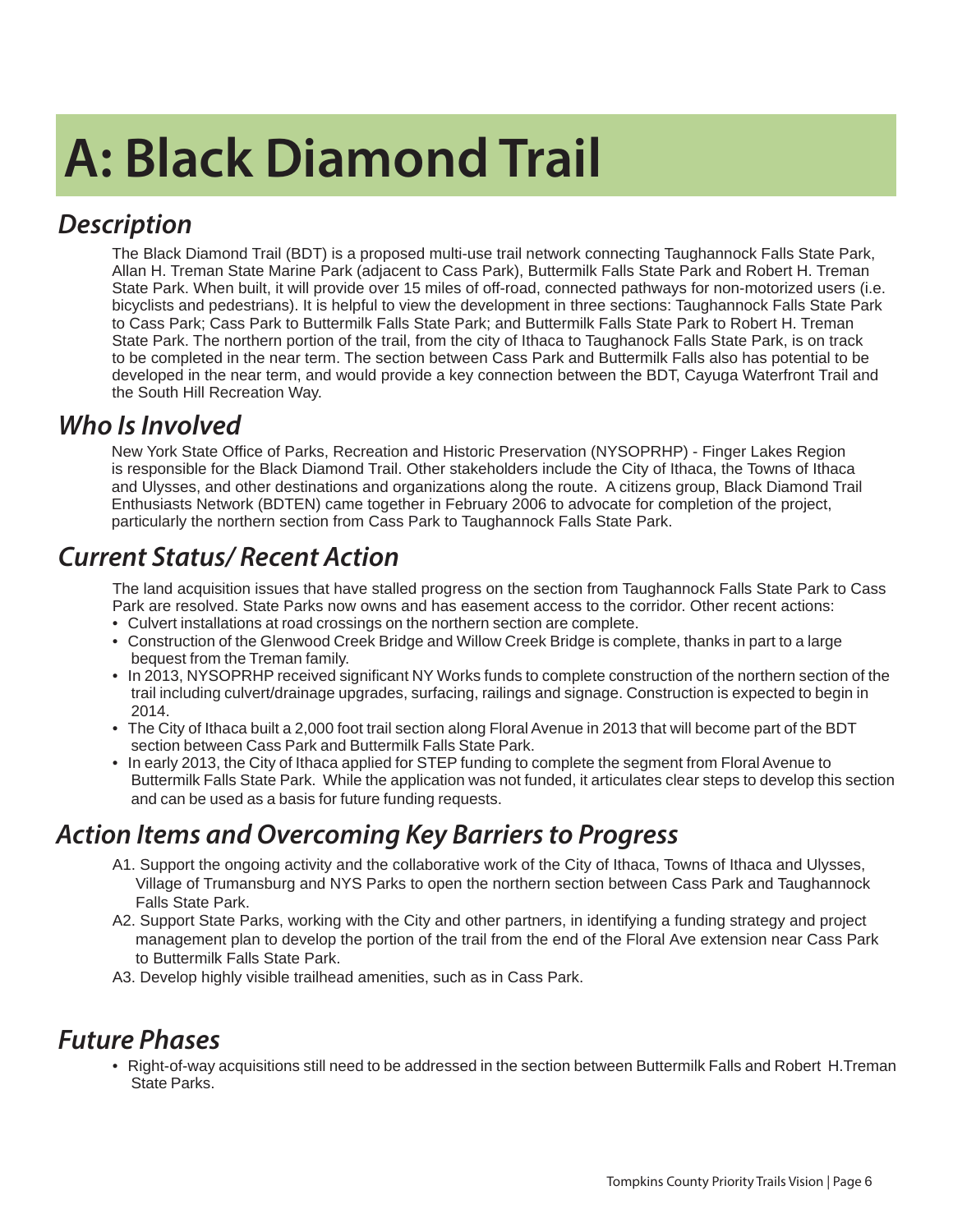## **B: Ithaca-Dryden Trail**

#### *Description*

The future Ithaca-Dryden Rail Trail will provide a continuous off-street connection from East Ithaca and Cornell University out to Dryden Lake, passing through Varna, Etna, Freeville and Dryden. It will also link up with the Finger Lakes Trail at its eastern end. The section proposed for immediate action is an extension of the East Hill Recreation Way, connecting Cornell University and the East Hill neighborhood to the hamlet of Varna. Future sections will connect to the Village of Freeville and finally, the Village of Dryden. The East Hill Recreation Way currently terminates at Game Farm Road.

#### *Who Is Involved*

The East Hill Recreation Way is located in the Town of Ithaca and goes to the border of the Town of Ithaca / Town of Dryden. The proposed trail extension (the Varna Segment) is fully in the Town of Dryden. Large stretches of this 2.8 mile segment are currently owned by Cornell University and the New York State Department of Environmental Conservation (DEC).

#### *Current Status/ Recent Action*

- The Town of Dryden Planning Department and the Town of Dryden Recreation Department have begun conversations with Cornell University and the DEC about routes and trail development. The Varna Section runs south along the Monkey Run Preserve, part of Cornell Plantations. Cornell is working with Dryden on development of the trail.
- Other parts of the proposed trail to Varna are somewhat clear of brush and are used informally. There is also an informal network of trails off of the main trail.

#### *Action Items and Overcoming Key Barriers to Progress*

B1: Address concerns of the DEC Game Farm which is adjacent to the trail alignment in Varna. The DEC- managed Game Farm is adjacent to the trail and addressing concerns from the DEC Game Farm is the most important step required to move this trail project forward. A formal decision from the state needs to be made.

#### *Future Phases*

The Ithaca-Dryden Rail Trail can be thought about in five sections: 1) Varna section - recommended for shortterm action to provide a continuation of the Recreation Way to the east, to the intersection of Routes 13 and 366; 2) Fall Creek Valley Corridor - a future section that would connect Varna to Freeville through Etna, 3) Freeville section – an existing trail in the Village of Freeville, 4) Freeville-Dryden section - a future section connecting Freeville to the western start of the Jim Schug Trail, and 5) Jim Schug Trail – an existing rail-trail connecting the Village of Dryden to Dryden Lake and the Finger Lakes Trail.

After the Varna section, the Fall Creek Valley Corridor is the next recommended trail project in the Town of Dryden. The Route 13 to Etna Lane section begins at the intersection of Route 13 and Hall Lane and extends to the Hamlet of Etna. Hall Lane would provide an on-street route to connect with the railroad right-of-way. Private land owners control most of this corridor with one-third of its 2.1 mile length being located on two farms. NYSEG owns an 800' section and the Finger Lakes Land Trust is the adjacent owner of a 900' section in Etna. An at-grade crossing of Route 366 would be required. There is currently a large property for sale that is within the future trail alignment between Route 13 and Etna. Since the Ithaca-Dryden Trail is on the Official Town of Dryden map any development proposal will need to accommodate the trail. The lower portion of the property is in a Conservation Zoning District and an easement or other protection of open space will be required prior to development.

The Etna Lane to Freeville section is a 2.9 mile segment that crosses large stretches of active farm land. Between Etna Lane and the Freeville Village boundary, land is privately owned but two-thirds of the total right-of-way for this stretch is located on one farm. The corridor appears to be intact for most of its length. Inside the Freeville Village boundary, most of the right-of-way is publicly owned and known as the Freeville Trail.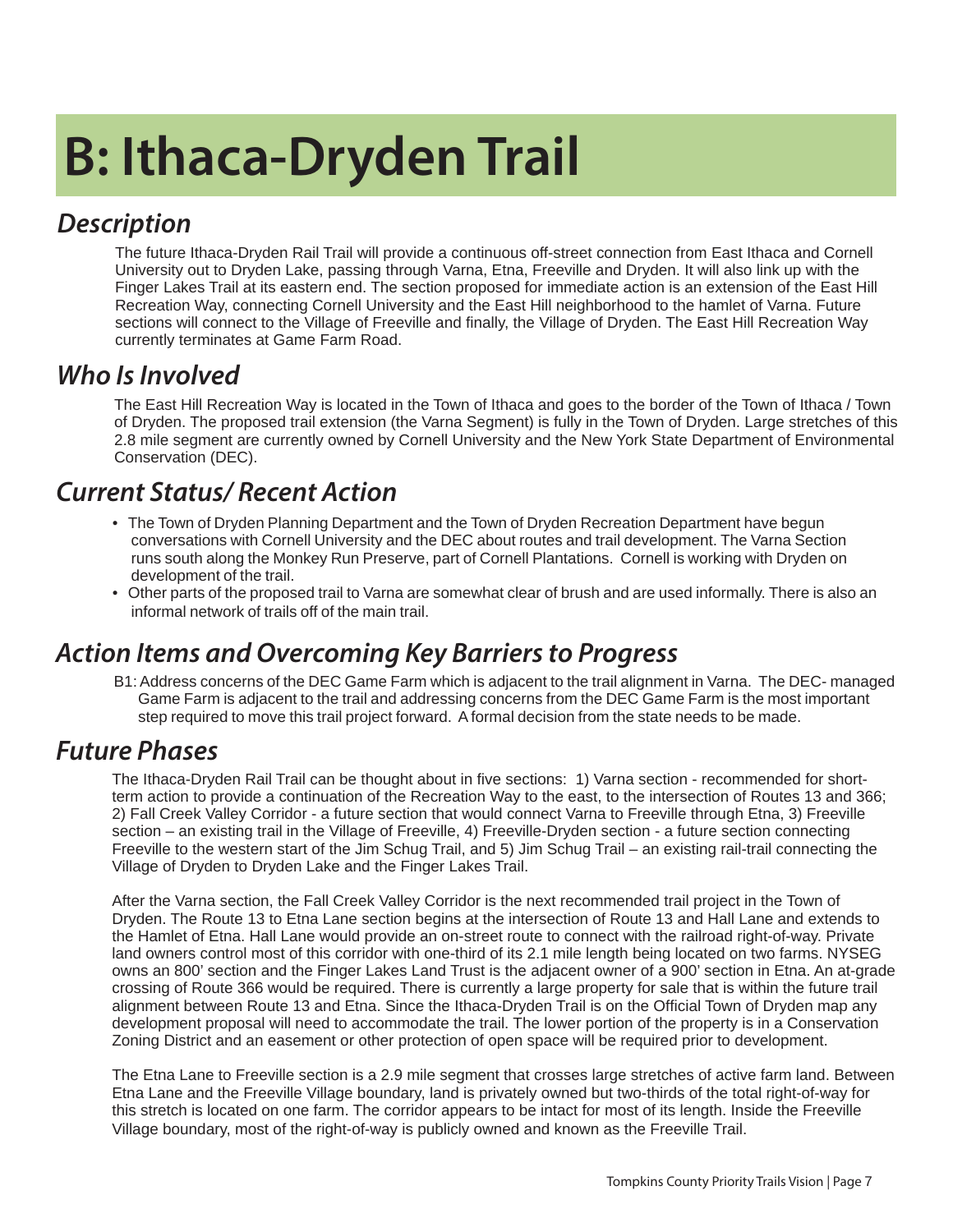### **C: Extension of South Hill Recreation Way**

#### *Description*

The South Hill Recreation Way is a non-motorized, multi-use recreation way that follows the route of a former rail bed. There is community interest to extend the South Hill Recreation Way two miles east of its current terminus on Burns Road in the Town of Ithaca to reach Banks Road in the Town of Caroline. This extension would greatly improve the accessibility of the trail corridor to residents of the hamlet of Brooktondale, and other nearby communities. From the terminus of the current South Hill Recreation Way (Burns Road), the proposed trail extension would follow the former railway east and terminate at Banks Road in the Town of Caroline, passing through the Towns of Ithaca, Danby, and Dryden.

#### *Who Is Involved*

The Town of Ithaca owns the majority of the existing South Hill Recreation Way, and a portion is owned by New York State Electric and Gas (NYSEG). NYSEG currently owns the corridor for the proposed extension. The corridor is within the Towns of Ithaca, Danby, Dryden and Caroline. Establishment of the trail requires involvement from the four towns and community members. A Friends of the South Hill Recreation Way has also been proposed.

#### *Current Status/ Recent Action*

- This project has received initial support from adjacent landowners and users of the current South Hill Recreation Way. The involved Towns have passed resolutions in support of the proposed project.
- In May 2010, the Cornell student group Design Connect administered a phone survey of adjacent landowners along the proposed extension of the trail to gauge their support. Of the 16 landowners along this corridor, thirteen were reached and eleven were willing to discuss their feeling on this project. Nine landowners expressed their support for the trail and two expressed their opposition.

#### *Action Items and Overcoming Key Barriers to Progress*

- C1. Communicate with and develop accommodations for a landowner adjacent to the eastern terminus of the existing recreation way who currently uses the proposed corridor as a driveway.
- C2. Address ownership and maintenance issues through discussions between the current trail planning committee and members of the Town of Ithaca's Public Works Committee.
- C3. Negotiate a Memorandum of Understanding for maintenance and management between Ithaca, Danby, Dryden and Caroline, and NYSEG as the owner if an easement is provided.

#### *Future Phases*

An informal trail from Banks Road to White Church Road is currently used by snowmobilers and property owners along a NYSEG easement. A plan for a future extension along this corridor to the Finger Lakes Trail should be developed.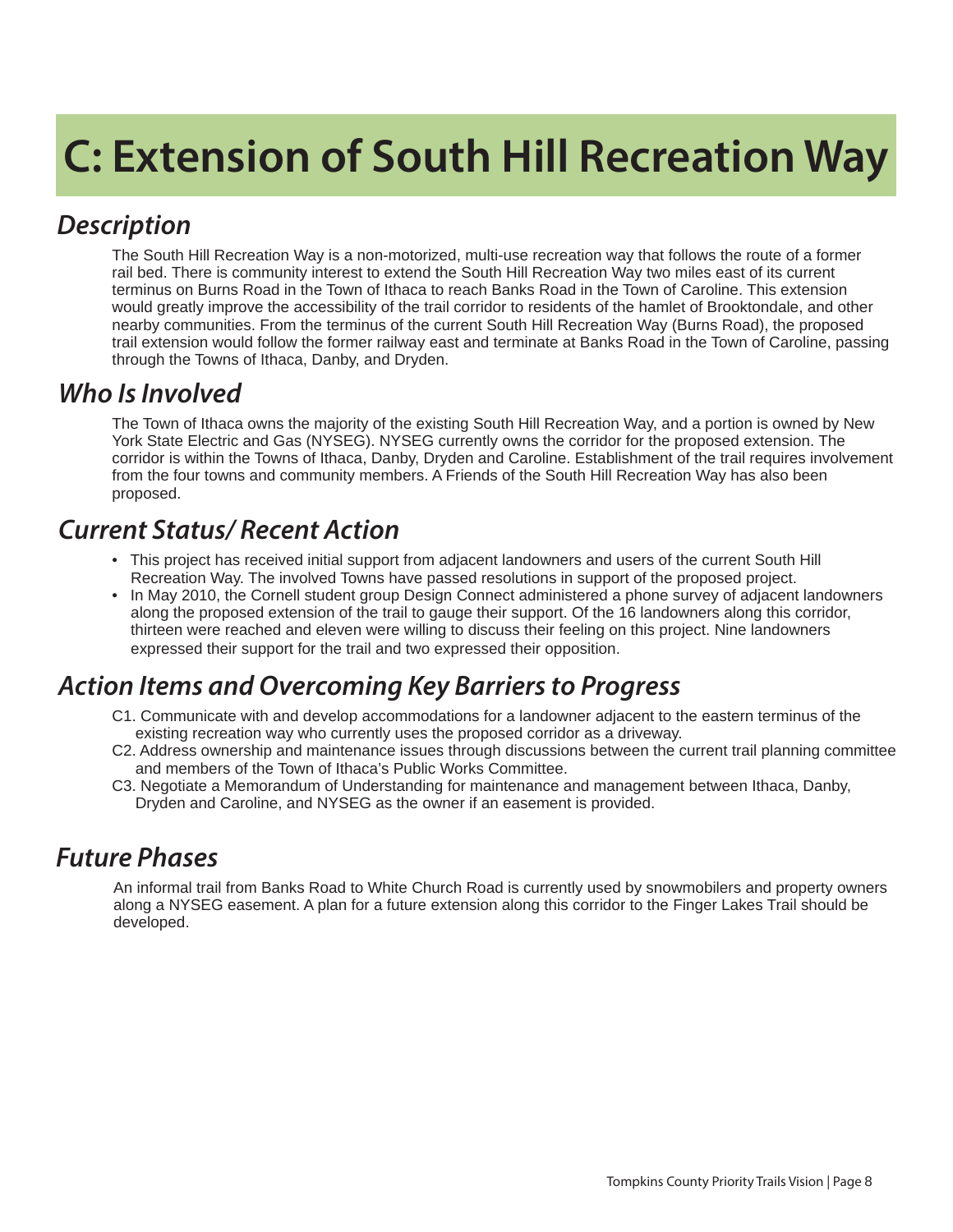# **D: Cayuga Waterfront Trail, Gateway Trail, and Urban Connectors**

#### *Description*

A system of trails across the county requires a clear, understandable system of 'urban connectors.' These include on-street bike routes, sidewalks, city foot trails and key multi-use trail connectors that create convenient, easily found, usable routes across the city core. Some key trail elements of this system are in place, are underway or are envisioned:

- The Cayuga Waterfront Trail (CWT) is a six mile paved multi-use trail to be completed in 2014. The CWT connects waterfront destinations to several neighborhoods.
- The Black Diamond Trail (BDT) planned middle section (described in A).
- The Town of Ithaca planned multi-use Gateway Trail will connect the South Hill Recreation Way (Hudson Street trailhead) to Buttermilk Falls State Park and the Cass Park to Buttermilk Falls section of the BDT. It will connect to the BDT via an existing pedestrian bridge over Route 13 at Buttermilk Falls.
- If linked, existing foot trails along Fall Creek, Cascadilla Creek and Six Mile Creek gorges can provide additional pedestrian connections to and between multi-use trails.

The City of Ithaca Trails Master Plan (2004) outlines multi-use and pedestrian trails that currently exist, are in the planning phase, or have been proposed. Additional connections are available, particularly bike routes such as envisioned in the 2011 ITCTC Ithaca Neighborhood Greenways Study and the 2012 City of Ithaca Bicycle Boulevard Plan. On East Hill, an extension of the Lower Fall Creek Walk could be a key element in a connection between the CWT and the future Ithaca-Dryden Rail Trail. The existing Lower Fall Creek Walk is accessible via Stewart Avenue a short distance uphill from Ithaca High School (near the CWT) and links with Cornell Plantations' 45 miles of foot trails in the Fall Creek gorge area.

#### *Who Is Involved*

The Cayuga Waterfront Trail Initiative is a partnership between the Tompkins County Chamber of Commerce Foundation and the City of Ithaca. The project lead for the Gateway Trail is the Town of Ithaca. Cornell Plantations oversees the existing Cascadilla Creek and Fall Creek footpaths. The City of Ithaca and the Town of Ithaca are responsible for all streets and sidewalks, and those within Cornell campus are the institution's responsibility.

#### *Current Status/ Recent Action*

- The two-mile CWT Cass Park loop and a 1.7 mile section between Stewart Park and the Farmers Market are complete. Construction on the gap between Cass Park and the Farmers Market is expected in 2014. Funding has been secured; the State of New York has completed final land acquisition. Pedestrian crossings across Route 13 are to be improved at both Dey and Third Streets in 2014.
- The Emerson Property is being subdivided and a trail easement for the Gateway Trail is being negotiated with the City of Ithaca.
- Reconstruction of the Cascadilla Creek footpath has been underway since its closing after tropical storm Lee in fall 2011. FEMA funding was secured. Full reopening is expected in 2014.

#### *Action Items and Overcoming Key Barriers to Progress*

- D1: CWT: The community needs to stay committed to its completion through the final stage. Further fund-raising for furnishings will also be solicited.
- D2: Gateway Trail: Support easement negotiations on Emerson property. Plan for and support crossing improvements at Stone Quarry Road. City and Town: Develop a project management plan for the section between Emerson and Hudson Street.
- D3: Streets and Sidewalks: Identify and improve on-street bike and pedestrian networks within the urban area that provide clear connections to trails.

D4: Develop corridor plans for Six Mile Creek, Cascadilla Creek, and Lower Fall Creek

- Explore the potential of a foot bridge over Six Mile Creek from the Commons to the Wildflower Preserve, to create a connected trail.

 - Perform a planning/feasibility study for the Lower Fall Creek Walk between the East side of the CWT and the start of the existing Lower Fall Creek walk at the Stewart Avenue bridge over Fall Creek.

#### *Future Phases*

Future urban connectors include: Lehman Alternative Community School Multi-Use Trail, and the Lower Fall Creek Walk. The LACS Trail could provide much needed pedestrian and bicycle infrastructure on West Hill and connection to CWT and BDT.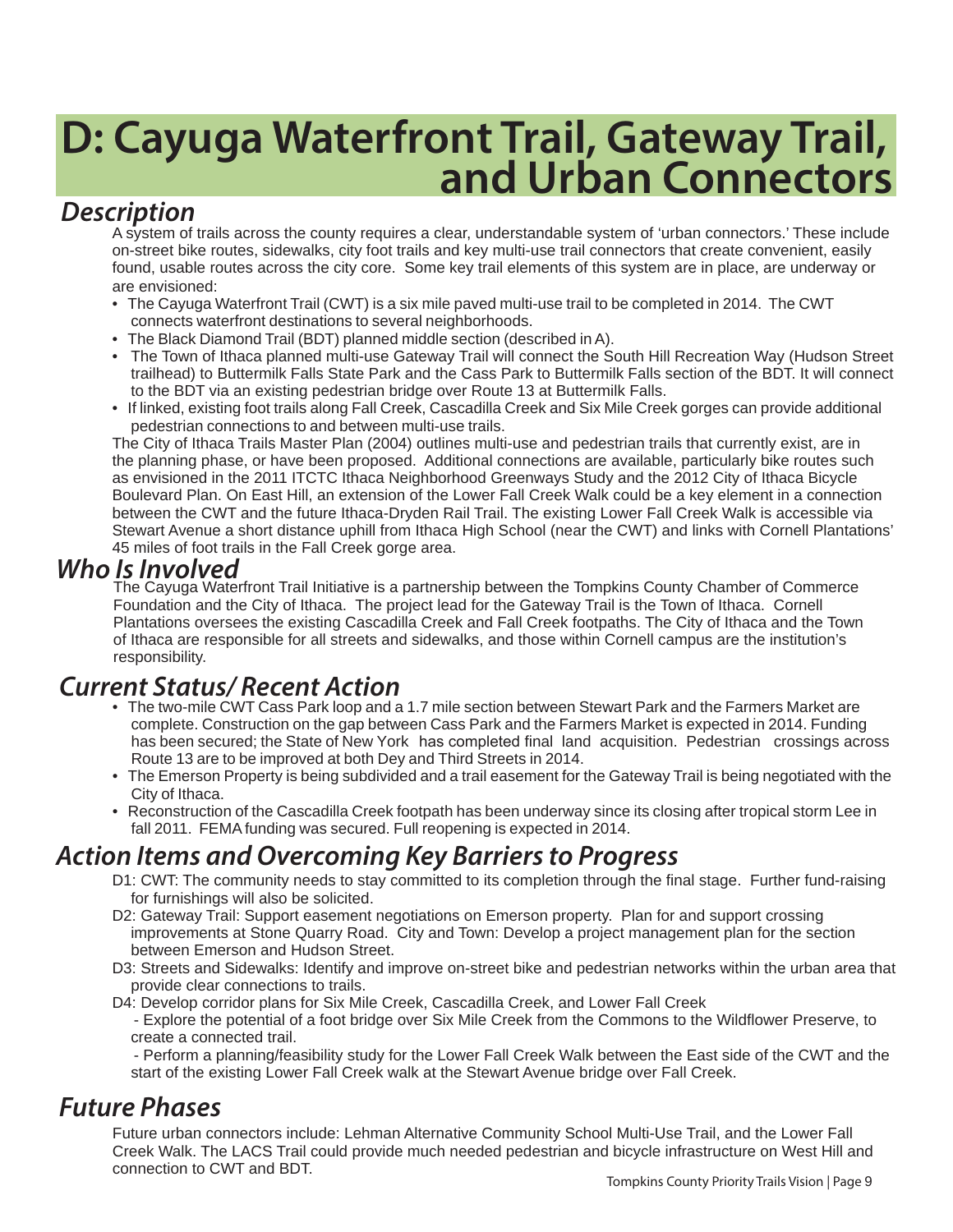## **E: Finger Lakes Trail**

#### *Description*

The Finger Lakes Trail (FLT) is a 900-mile system of hiking trails that includes a 563-mile main trail extending from Allegany State Park to the Catskill Mountains through the Finger Lakes and Southern Tier regions. A 78-mile section of the FLT runs through the Emerald Necklace, a corridor of forested, hilly landscapes south of Cayuga Lake in Schuyler, Tompkins and Tioga counties. The Emerald Necklace encompasses more than 50,000 acres of public open space and features a diversity of wildlife habitats and landscape features. Approximately 40 percent of the FLT within the Emerald Necklace corridor is on publicly-owned land and the remaining 60 percent is hosted by 58 private landowners.

#### *Who Is Involved*

The Finger Lakes Trail Conference was formed by volunteers in 1962 and is the coordinating group for the Finger Lakes Trail System. Since its creation, the portion of the trail in southern Tompkins County traversing the "Emerald Necklace" has been stewarded by the Ithaca-based Cayuga Trails Club. The Cayuga Trails Club maintains and constructs the trail, associated bridges, lean-tos and trailhead signage. The Cayuga Trails Club is also responsible for maintaining relations with private landowners who host the trail.

#### *Current Status/ Recent Action*

In recent years, development pressures and other factors have led to displacement of the trail from private lands and subsequent routing along public roads in some areas – not the hiking experience that was originally intended. The Cayuga Trails Club is currently working on adding FLT signage to identify the trail at road crossings. The Finger Lakes Land Trust and Finger Lakes Trail Conference recently completed acquisition of a 48-acre parcel in Enfield featuring half a mile of the trail as well as a remnant old growth maple forest.

#### *Action Items and Overcoming Key Barriers to Progress*

- E1: Secure permanent protection of the entire FLT within the Emerald Necklace, with a goal of protecting a scenic corridor width of at least 300 feet.
- E2: Develop a FLT gateway in Tompkins County to enhance the public access to the trail and offer interpretation of nearby natural and cultural resources.
	- In the Town of Danby: locate gateway within Jennings Pond section of Buttermilk Falls State Park on Bald Hill Road, located a short distance from 96B. The trail gateway will be developed in conjunction with the NYS Office of Parks, Recreation and Historic Preservation and the Town of Danby. Wayfinding signs should be placed along NY State Route 96B to direct visitors to gateway.
	- Explore development of a connecting trail between Jennings Pond and the Finger Lakes Trail. This would require a land owner agreement that has not yet been secured.
- E3: Encourage municipalities along the trail to recognize the value of the trail as a recreational resource for our residents and develop or strengthen land-use planning tools that can be used to protect the Finger Lakes Trail and buffer it from nearby development.
- E4: Encourage associated connecting trails such as Hammond Hill- Yellow Barn Connector.

#### *Future Phases*

As additional trail connections are made to the Black Diamond Trail, South Hill Recreation Way, Buttermilk Falls State Park, Robert Treman State Park and the Dryden Jim Schug Trail, there will be great opportunities to enhance the visibility of the Finger Lakes Trail – Emerald Necklace for locals and visitors.

Two additional gateways/trailheads have also been envisioned: in the Town of Caroline on Route 79, and in the Town of Ithaca on the east side of Route 13. Future phases should look to develop these.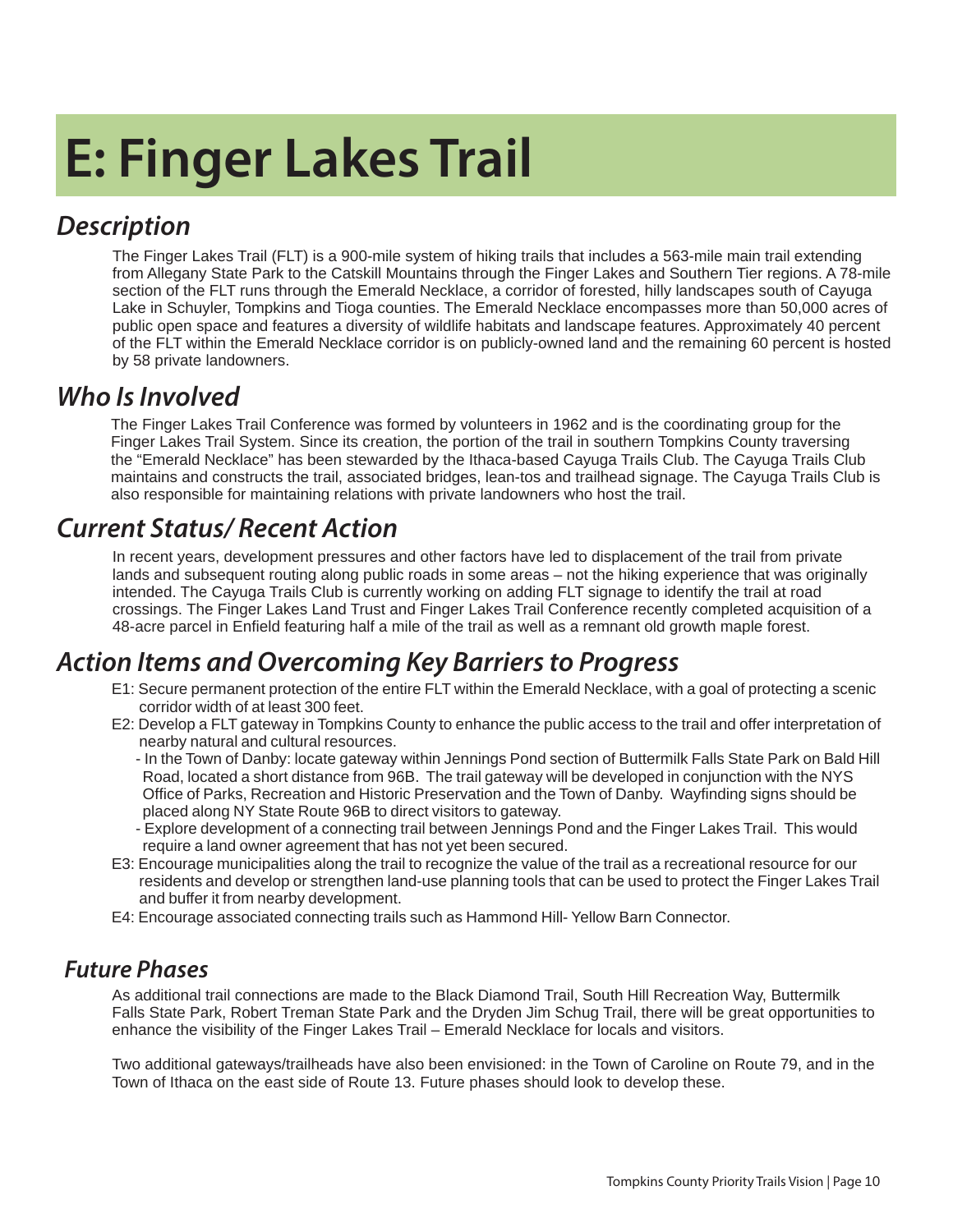### **Sustaining the Network**

Proper maintenance and promotion of the county-wide trail network is necessary to provide a safe and useful system, protect the financial investment that has been made to construct the trails, and ensure continued future use of the trails for residents and visitors of the County.

The following items will be considered and, if appropriate, implemented to support the development of all trails that are part of the county-wide trail network:

- **1. Maintenance:** Securing appropriate funding for maintenance is necessary to ensure that trails remain safe and usable. Some types of maintenance can be performed by citizen volunteers and some types of maintenance require trained professionals.
- **2. Support and/or Develop Volunteer Friends of the Trail groups:** Citizen groups play an important role in trail development and success. To better respond to simple trail maintenance issues and to help identify needs for larger improvements, volunteer Friends of the Trail groups should be developed and/or supported.
- **3. Accessible Trails:** Accessibility improvements should be proactively pursued and expanded; such as installing measures to allow people with mobility impairments and/or vision restrictions to better use the trails.
- **4. Wayfi nding Signs:** Appropriate, detailed and uniform signage is necessary to the success of the county-wide trails network, both within the City urban connectors and for those trails connecting to the rural areas of our county. It is also important that the signage provide information such as points of interest along the trail and an overview of the larger trail network.
- **5. Marketing of Trails:** Partner with county, regional and statewide tourism promotion agencies to encourage use by both residents and visitors.
- **6. Advisory Board:** Establish a County Trails Advisory Board to support implementation of this strategy.
- **7. Endorsement:** Encourage participating municipalities to officially recognize this strategy so that future boards know and understand the intent of pursuing the trails network project.
- **8. Develop** on-street, sidewalk, and/or spur trail connections between main trail corridors and attractions, business districts and services, especially for the Black Diamond Trail (links to Cayuga Medical Center, Cayuga Nature Center, Village of Trumansburg), Ithaca-Dryden Trail and Cayuga Waterfront Trail.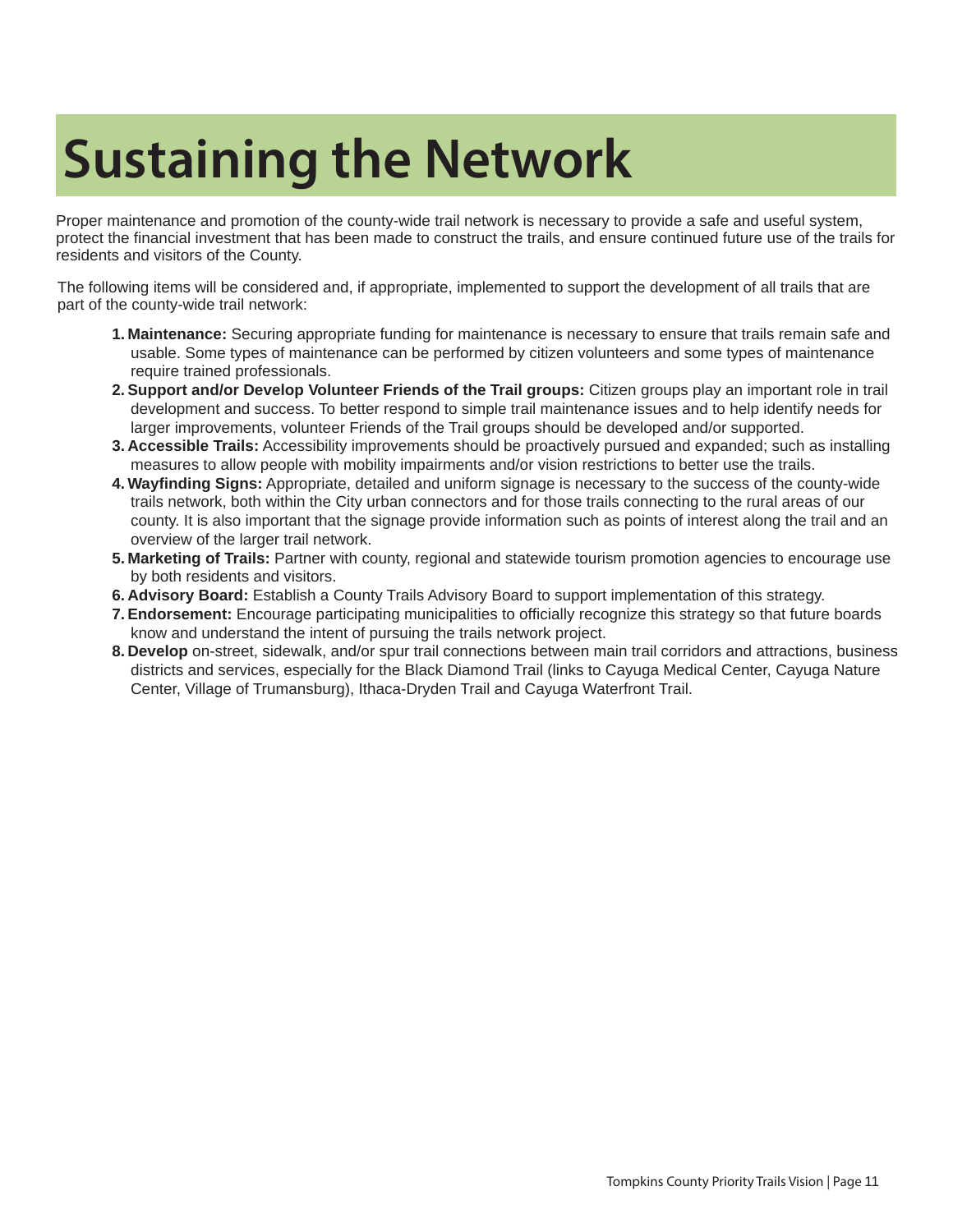### **More Benefits of Trails**

#### **Stories of Trail Benefits from Other Places**

Owners of restaurants and lodging facilities report that they are serving customers who have come into town specifically to ride the trail. – Mineral Belt Trail, Leadville, CO

In recognition of the many health, educational, and travel benefits the Greenway Trail offers, Blount Memorial Hospital, Alcoa, Inc, and other businesses have donated more than \$300,000 worth of funds and easements to enhance the trail. – Greenway Trail, Maryville to Alcoa, TN

Residential developers are recognizing the value of the Silver Comet Trail as an attraction for prospective homeowners. For example, a community of 322 homes is being constructed adjacent to the trail in Dallas, GA. The developer also plans to construct a community trail that will connect to the Silver Comet Trail. – Silver Comet Trail, Rockmart, GA.

"Good recreational facilities are a critical part of the mix when recruiting employees, " says James Stitt, President and Chief Operating Officer of Cutco Cutlery Corporation, which employs upwards of 850 people near the Allegheny River Trail in Olean, NY.

A study of Maryland's Northern Central Rail-Trail found that trail-related tax income to the state totaled \$303,000, while the trail's management and maintenance costs were \$192,000.

In Vermont, tourists stay an average of one day longer in Stowe than in other resort areas in the state; this extra day and revenue are attributed to the Stowe Recreation Path, a 5.5 mile multi-use trail.

#### **References for Trail Benefits on page 1**

1 http://www.ptny.org/pdfs/greenways/publications/economic\_benefi ts.pdf

2 Tompkins County Planning Department analysis

3 http://www.railstotrails.org/resources/documents/whatwedo/atfa/ATFA\_20081020.pdf

4 http://www.railstotrails.org/resources/documents/whatwedo/atfa/ATFA\_20081020.pdf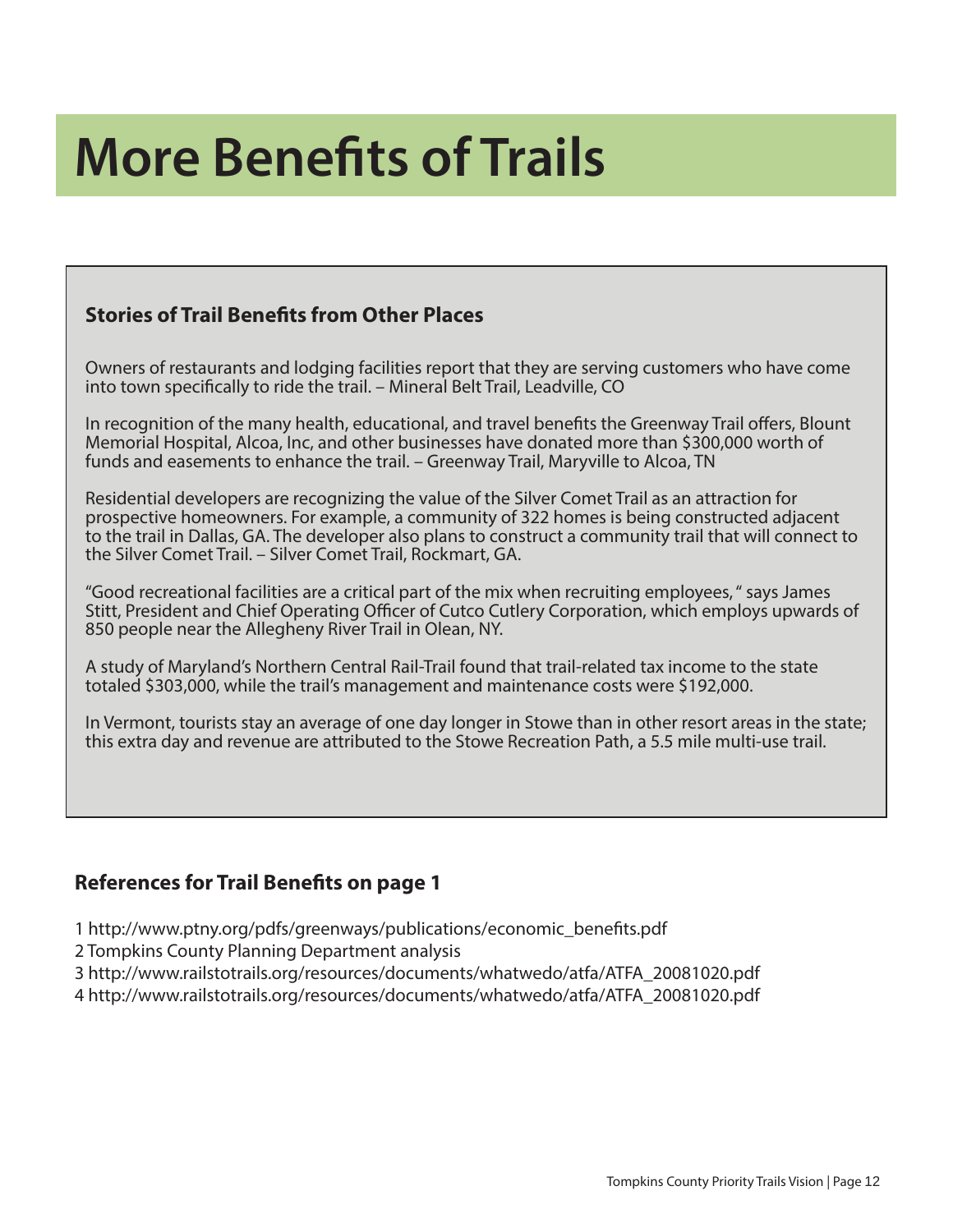### **Further Resources**

#### **Links:** Tompkins County Multi -Use Map

The **Tompkins County Multi-Use Trail Map** was updated by the Ithaca/Tompkins County Transportation Council (ITCTC) in November 2010. It shows the status of the full planned multi-use trail network for Tompkins County, which was articulated in the 1996 Transportation Trail/Corridor Study. Trails shown as existing have been built and are open to the public. Trails in progress are those that have been allocated funding and are at some stage in their design or construction. Proposed trails are those that have been identified in plans but have not been funded or advanced in any other way. The Tompkins Priority Trails Strategy is intended to complement this existing planning work by identifying trail segments which are current priorities for development, along with specific short-term key actions.

View the map: http:[//tompkinscountyny.gov/fi les/itctc/projects/MultiUseTrails2010.pdf](http://tompkinscountyny.gov/files/itctc/projects/MultiUseTrails2010.pdf)

#### **Links:** Related Trail Plans and Studies

- Black Diamond Trail Master Plan New York State Parks, 2008 [\(blackdiamondtrail.org/?page\\_id=13\)](http://blackdiamondtrail.org/?page_id=13)
- [Dryden-Freeville Trail Map and Description on the Town of Dryden's website \( dryden.ny.us/departments/planning](http://dryden.ny.us/departments/planning-department/dryden-trails/dryden-freeville-trail)department/dryden-trails/dryden-freeville-trail)
- [Finger Lakes Trail System Map Finger Lakes Trail Conference website \( fl tconference.org/trail/go-hiking/interactive-map](http://fltconference.org/trail/go-hiking/interactive-map-segmented/)segmented/)
- City of Ithaca Bike Boulevard Plan (www.cityofithaca.org/departments/dpw/engineering/traffic.cfm)
- Cayuga Waterfront Trail (cayugawaterfronttrail.com)
- [Ithaca Neighborhood Greenways Study and Conceptual Plan, ITCTC, 2011\(tompkins-co./itctc/projects/#NeighborhoodGre](http://www.tompkinscountyny.gov/files/itctc/projects/Ithaca%20Neighborhood%20Greenways/ING%20-%20Full%20Report%20with%20Appendices%20and%20Maps%5B1%5D.pdf) enways)
- [South Hill Recreation Way Extension Feasibility Study DesignConnect, 2012 \(designconnectcornell.com/wp-content/](http://designconnectcornell.com/wp-content/uploads/Feasibility_Study.pdf) uploads/Feasibility\_Study.pdf)
- [Transportation Trail/Corridor Study ITCTC, 1996](http://www.tompkinscountyny.gov/itctc/projects/#trailcorridorstudy)
- [Town of Ithaca Parks, Recreation, and Open Space Plan\(1997\),](http://www.town.ithaca.ny.us/documents-publications) Transportation Plan (2007), and Trail Survey (2009): town.ithaca. ny.us/documents-publications

#### **Recommended Reading**

- Benefits of Trails and Greenways, AmericanTrails.org (americantrails.org/resources/benefits/index.html)
- Benefits of Rail-Trails, Rails to Trails Conservancy (railstotrails.org/ourWork/trailBasics/benefits.html)
- [Greenways & Trails: Bringing economic benefits to New York, Parks and Trails NY, 2010 \( ptny.org/pdfs/greenways/publications/](www.ptny.org/pdfs/greenways/publications/economic_benefits.pdf) economic\_benefits.pdf)
- Research Summary Economic Benefits of [Trails and Greenways, Newton Trails \(newtontrails.org/uploads/5/3/1/5/5315816/](www.newtontrails.org/uploads/5/3/1/5/5315816/economic_impact.pdf) economic\_impact.pdf)
- [Pine Creek Trail 2006 User Survey and Economic Impact Analysis \(railstotrails.org/resources/documents/resource\\_docs/RTC\\_](www.railstotrails.org/resources/documents/resource_docs/RTC_PineCreekGuide_web.pdf) PineCreekGuide\_web.pdf)